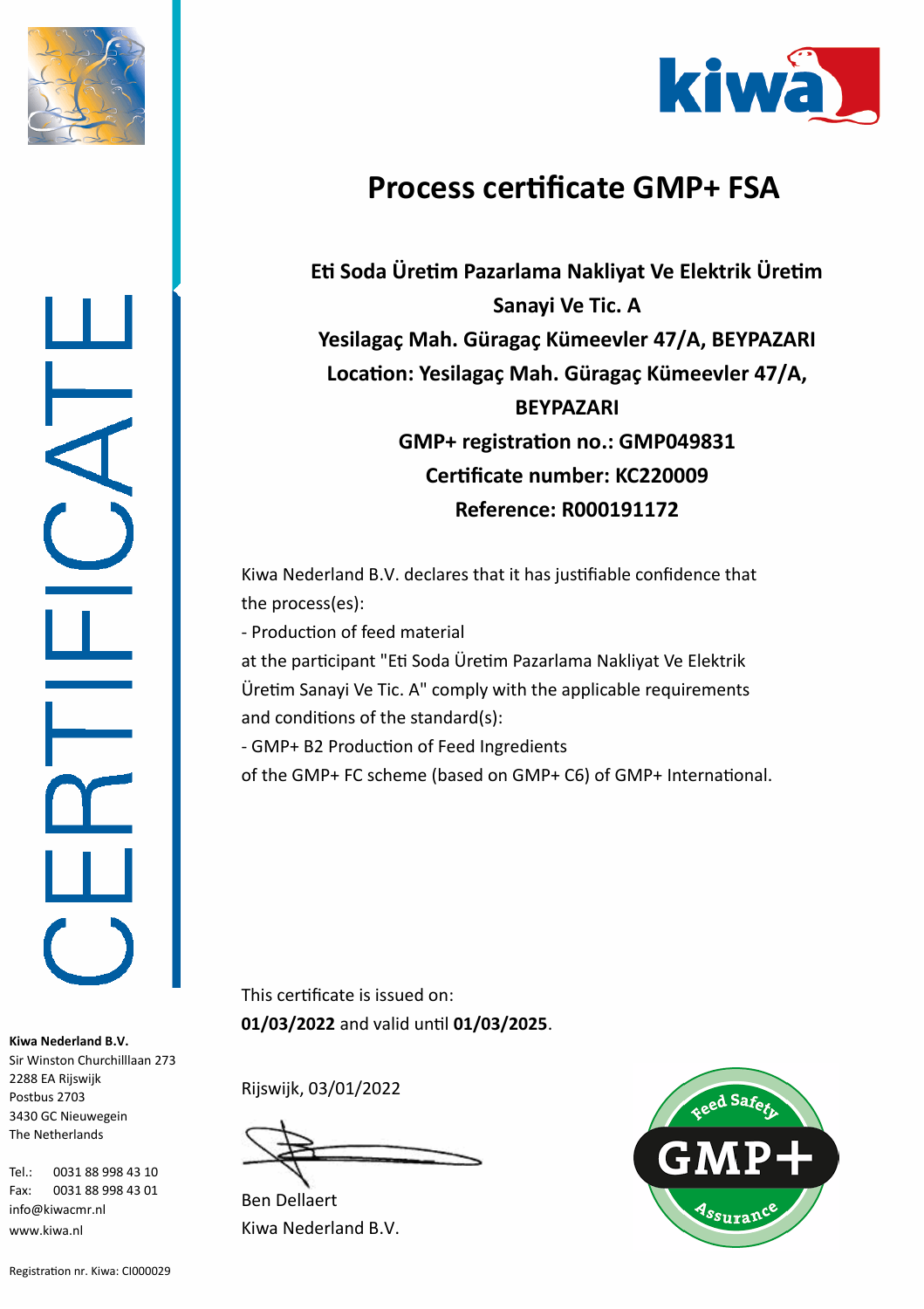

## Kiwa NEDERLAND B.V.

Nevelgaarde 20d 3436 ZZ Nieuwegein Postbus 2703 3430 GC Nieuwegein

T 088 998 43 10 E info@kiwacmr.nl

www.kiwa.nl

Et Soda Üretm Pazarlama Nakliyat Ve Elektrik Üretm Sanayi Ve Tic. A Yesilagaç Mah. Güragaç Kümeevler 47/A 06730 BEYPAZARI Turkije

Nieuwegein, 3 januari 2022

Subject : Result GMP+ audit Reference : R000191172

Dear Sir, Madam,

On 9 november 2021 a Kiwa auditor visited your company for an audit as part of - Producton of feed material. The audit results have been evaluated and your company is in full compliance with the criteria and associated requirements.

Your company has been awarded the GMP+ certificate, which you will find enclosed in this letter. The certificate is valid until the date mentioned on the certificate, provided you ensure that a new GMP+ audit is carried out every twelve months. Kiwa will contact you to perform this audit. This ensures that your GMP+ certification continues uninterruptedly.

GMP+ International will be informed of the certification awarded to you.

If you have any questions about the above, please contact Kiwa (info@kiwacmr.nl or +31(0)88-9984310).

Yours faithfully,

 $\left\langle \right\rangle$ 

Kiwa Nederland B.V.

Appendices: GMP+ Certificate Overview of remarks (if applicable)